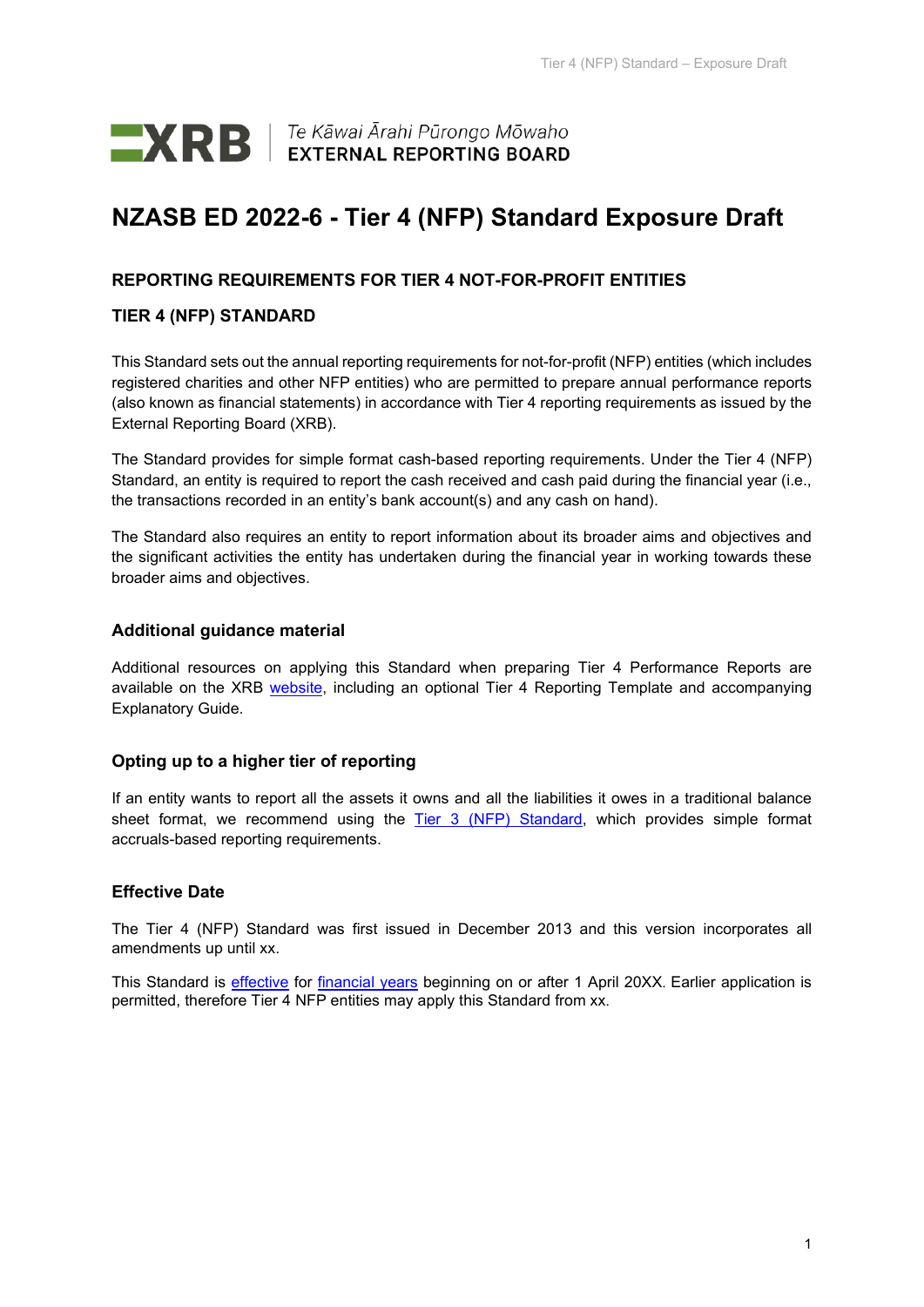This Standard was issued by the New Zealand Accounting Standards Board (NZASB), a sub-Board of the XRB pursuant to section 12(a) of the Financial Reporting Act 2013. It is a non-GAAP Standard for the purposes of section 12 and section 18 of that Act.

This Standard applies for the purposes of the following enactments:

- Section 42A of the Charities Act 2005;
- Section 63 of the Friendly Societies and Credit Unions Act 1982; and
- Section 12 of the Agricultural and Pastoral Societies Act 1908.

This Standard is a disallowable instrument for the purposes of the Legislation Act 2019.

#### **COPYRIGHT**

© External Reporting Board (XRB) 2022

This XRB Standard contains copyright material.

Reproduction in unaltered form (retaining this notice) is permitted for personal and non-commercial use subject to the inclusion of an acknowledgment of the source.

Requests and enquiries concerning reproduction and rights for commercial purposes within New Zealand should be addressed to the Chief Executive, External Reporting Board at the following email address: [enquiries@xrb.govt.nz.](mailto:enquiries@xrb.govt.nz)

ISBN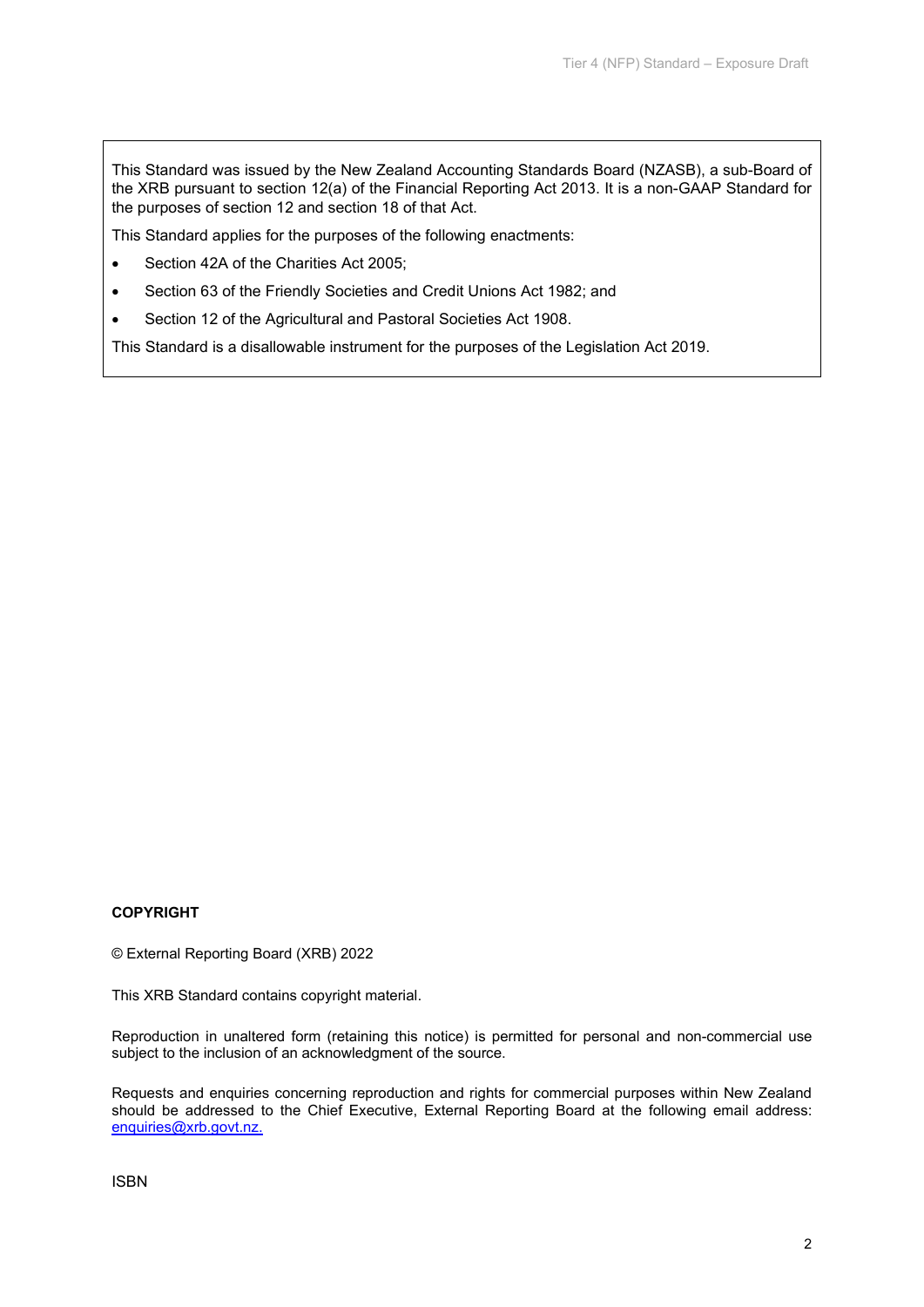## **TIER 4 (NFP) STANDARD**

## **CONTENTS**

|                                                             | Page                    |
|-------------------------------------------------------------|-------------------------|
|                                                             | $\overline{\mathbf{A}}$ |
|                                                             | 6                       |
|                                                             | $\overline{7}$          |
| The Tier 4 Performance Report                               |                         |
|                                                             | 7                       |
|                                                             | $\overline{7}$          |
|                                                             | 8                       |
|                                                             | 13                      |
|                                                             | 19                      |
| Links to additional information on XRB website <sup>1</sup> |                         |

• Transitional Provisions

- History of Amendments
- Basis for Conclusions

<span id="page-2-0"></span><sup>1</sup> The links have not been provided with this ED and will be provided when a revised Standard is issued.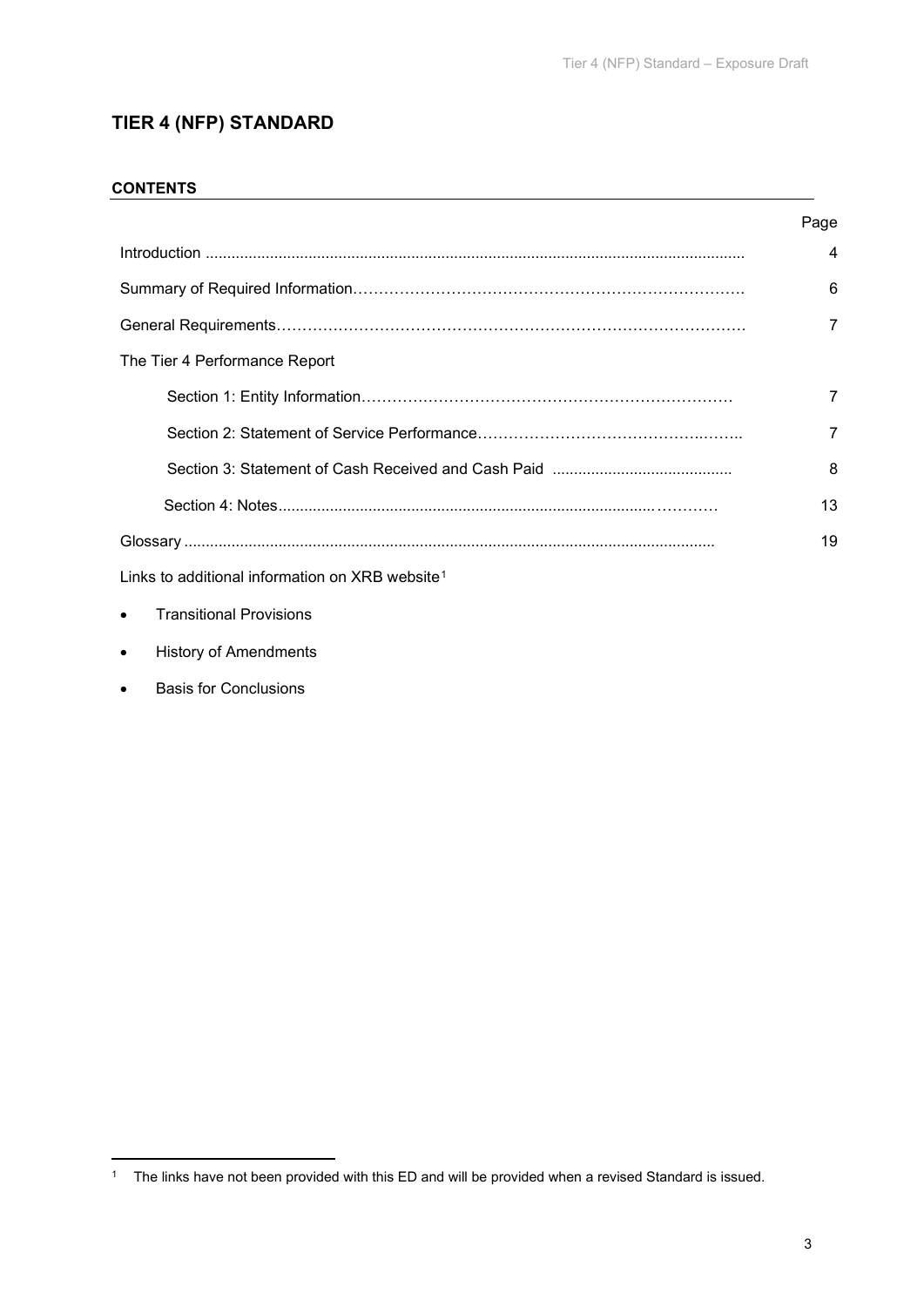# **Introduction**

- 1. This Standard sets out the information that is required to be included in the annual Performance Report (sometimes referred to as financial statements) of not-for-profit (NFP) entities that are eligible, and elect, to apply the Tier 4 (NFP) Standard to meet their statutory reporting requirements.
- 2. The Standard is typically used by NFP entities with annual operating payments under \$140,000.
- 3. This Standard requires entities to provide cash-based financial information (in the "Statement of Cash Received and Cash Paid") and information about what the entity has done during the financial year (in the "Statement of Service Performance"). These statements, and the accompanying notes, are collectively known as the "Performance Report".
- 4. The Performance Report aims to provide its readers (such as members, funders, donors, and the general public) with useful and relevant information about an entity's performance in financial and non-financial terms for the financial year.
- 5. Optional reporting templates and guidance material have also been developed to help Tier 4 (NFP) reporting entities meet the requirements of this Standard. In addition, terms used throughout the Standard have been included in the [Glossary.](#page-18-2)

## **Who should use this Standard?**

- 6. This Standard applies to NFP entities that are eligible, and elect, to apply this Standard.
- 7. NFP entities should first consider whether they are subject to any statutory requirements (through legislation or other regulations) to report in accordance with accounting standards issued by the XRB and whether the statutory requirement permits the use of this Standard (referred to in legislation as a non-GAAP Standard due to being cash-based).<sup>2</sup>
- 8. For example, the Charities Act 2005 requires registered charities to prepare annual financial statements in accordance with generally accepted accounting practice (GAAP), or in accordance with a non-GAAP Standard when additional criteria are met (refer to paragraph 9).
- 9. Registered charities can choose to report using this Standard if:
	- (a) They do not have [public accountability](#page-19-0) as defined for financial reporting purposes; and
	- (b) They have [annual operating payments](#page-18-3) under \$140,000. [3](#page-3-1)

Please refer to the [Glossary](#page-18-2) for further information on how "annual operating payments" and "public accountability" are defined for financial reporting purposes.

10. The annual reporting requirements set out in this Standard also apply to other NFP entities (which are not registered charities), which are required under applicable legislation to prepare annual financial statements in accordance with XRB Standards and are eligible to apply this Standard.

<span id="page-3-0"></span><sup>2</sup> EG A1 – [Explanatory Guide: Guide to Application of the Accounting](https://www.xrb.govt.nz/standards/accounting-standards/public-sector-standards/standards-list/explanatory-guide-eg-a1/) Standards Framework, provides further guidance of the reporting requirements for entities that have a regulatory obligation (or that elect under an enactment) to prepare general purpose financial reports in accordance with XRB standards.

<span id="page-3-1"></span><sup>3</sup> A NFP entity that controls other entities (see paragraphs 20-22) must also take into account the operating payments of the entities it controls when determining its annual operating payments.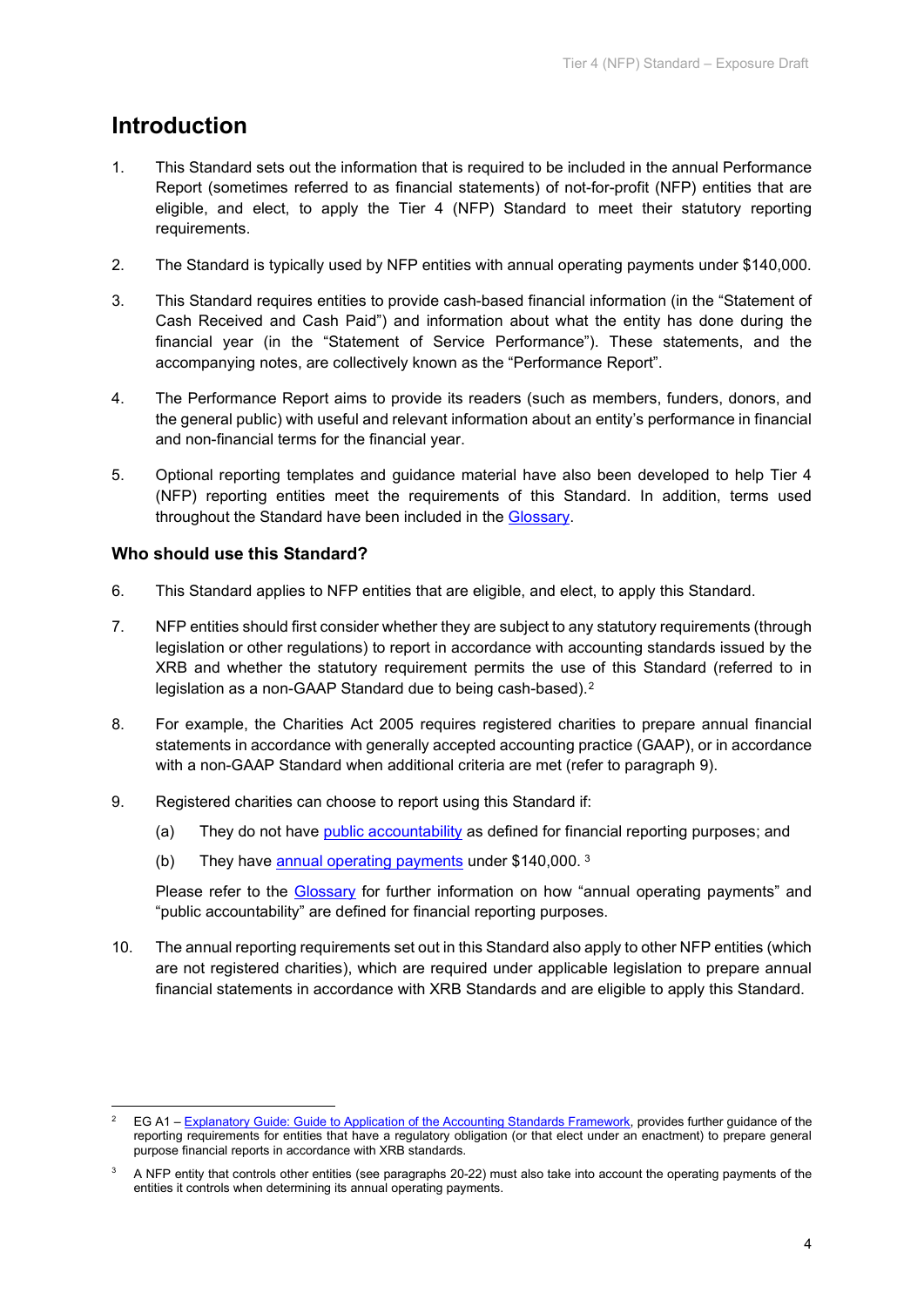11. In addition to consideration of regulatory reporting requirements, an NFP entity is only permitted to use this Standard if it considered to be a public benefit entity (PBE) for financial reporting purposes.

**PBEs** are defined as "*reporting entities whose primary objective is to provide goods or services for community or social benefit and where any equity has been provided with a view to supporting that primary objective rather than for a financial return to equity holder*"

12. Generally, most (but not all) NFP entities are PBEs for financial reporting purposes. *[XRB A1](https://www.xrb.govt.nz/accounting-standards/for-profit-entities/xrb-a1/)  [Application of the Accounting Standards Framework](https://www.xrb.govt.nz/accounting-standards/for-profit-entities/xrb-a1/)* provides further information on how to work out if a reporting entity is a PBE and eligible to apply this Standard.

## **The parts of the Tier 4 Performance Report**

- 13. The Performance Report is required to include the following parts:
	- (a) **Entity Information**, which explains who the entity is and why it exists;
	- (b) A **Statement of Service Performance**, which explains what the entity is seeking to achieve over the medium to long term (i.e., its objectives), and the significant activities the entity has undertaken during the financial year to achieve these objectives;
	- (c) A **Statement of Cash Received and Cash Paid**, which reports in a summary format the transactions recorded in an entity's bank account(s) for the financial year; and
	- (d) **Notes** to provide other useful information support the readers understanding of the statements above.

## **Reduced reporting requirements for 'small' Tier 4 entities**

- 14. In developing the Tier 4 (NFP) Standard, the XRB recognised that smaller Tier 4 NFP entities often have access to fewer resources and less accounting expertise to help them satisfy their annual reporting obligations. To reduce the reporting burden for smaller entities, this Standard includes reduced reporting requirements, which a small Tier 4 NFP entity may elect to use.
- 15. A small Tier 4 NFP entity is defined as an entity:
	- (a) That is eligible to report using this Standard; and
	- (b) Has total annual payments of less than \$10,000 for the current and previous financial year.
- 16. "Total annual payments" means the total of all cash outflows for the year, including both those related to operating and other activities (i.e. asset purchases and repayment of borrowings). It includes any amounts paid directly from an entity's bank account(s) or from cash on hand to an external party.
- 17. A small Tier 4 NFP entity that elects to apply the reduced reporting requirements is not required to comply with the reporting requirements in this Standard in red font which are also marked with the following symbol .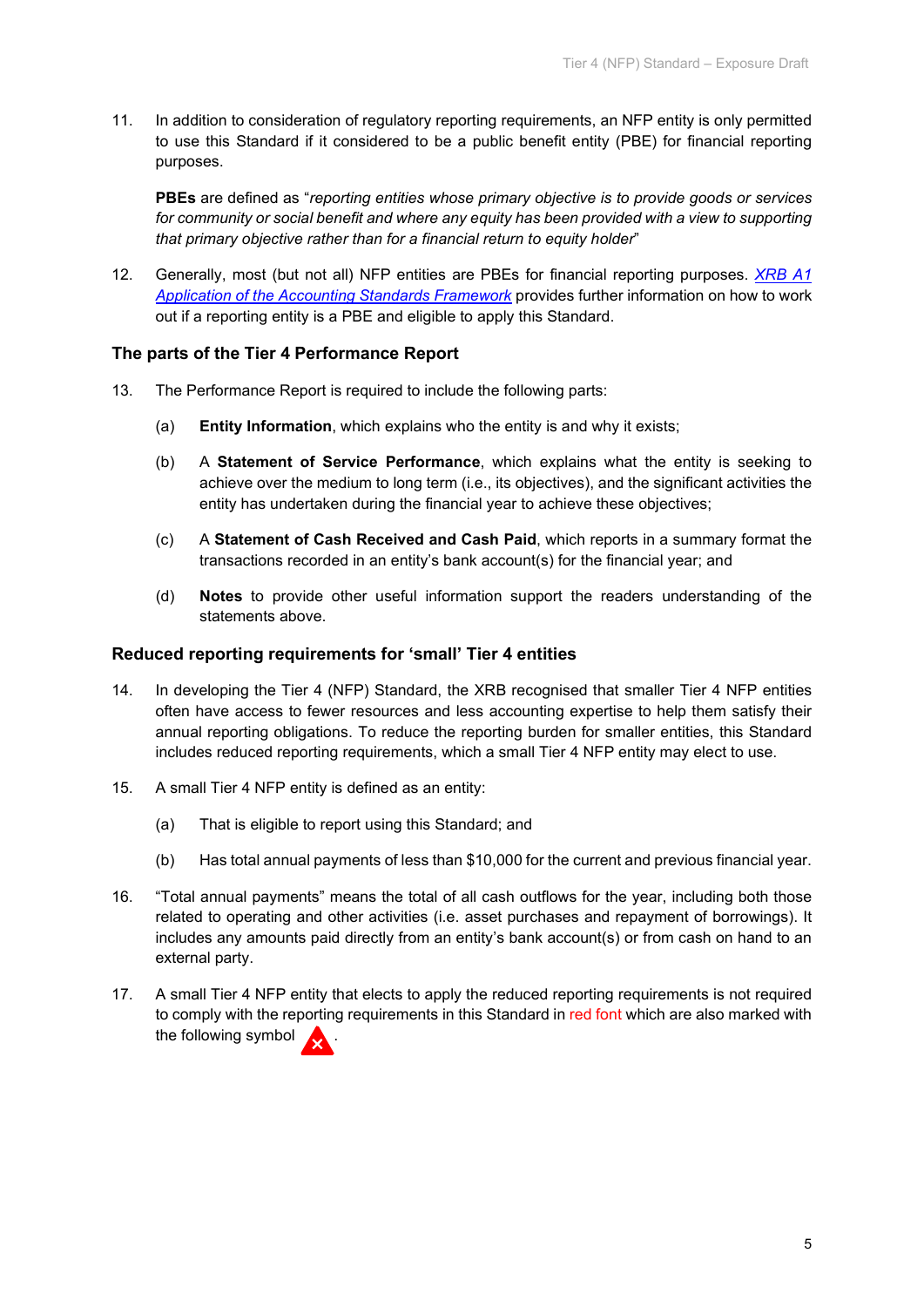# **Summary of Required Information**

The table below provided a summary of minimum information required to comply with this Standard.

|     | <b>Tier 4 Performance Report</b>                                                                                                                |                           | Paragraph |
|-----|-------------------------------------------------------------------------------------------------------------------------------------------------|---------------------------|-----------|
|     | <b>General requirements</b>                                                                                                                     |                           |           |
| 1.  | At the top of each page the name of the reporting entity and financial year                                                                     |                           | 24        |
| 2.  | The date the Performance Report was approved, who gave that<br>authorisation                                                                    |                           | 37        |
|     | <b>Entity information</b>                                                                                                                       |                           |           |
| 3.  | The entity's name                                                                                                                               |                           | 38        |
| 4.  | The type of entity or its legal form                                                                                                            |                           | 38        |
| 5.  | The entity structure                                                                                                                            | $\mathbf{x}$              | 38        |
| 6.  | The names of any entities controlled by the entity                                                                                              |                           | 38        |
|     | Service performance information                                                                                                                 |                           |           |
| 7.  | What the entity is aiming to achieve over the medium to long term                                                                               |                           | 41        |
| 8.  | Describe significant activities undertaken during the year                                                                                      |                           | 41        |
| 9.  | Quantify to the extent practicable the significant activities undertaken                                                                        | $\boldsymbol{\lambda}$    | 41        |
|     | during the financial year<br>Statement of cash received and cash paid                                                                           |                           |           |
| 10. | The statement should be presented using the format and applicable line                                                                          |                           |           |
|     | items as shown in Table 1 (paragraph 49)                                                                                                        |                           | 49        |
|     | <b>General notes</b>                                                                                                                            |                           |           |
| 11. | The basis for preparing the Performance Report based on the standard<br>wording as provided in the Standard                                     |                           | 61        |
| 12. | Information about the entity's GST status and how it has accounted for<br><b>GST</b>                                                            |                           | 63        |
|     | <b>Significant assets</b>                                                                                                                       |                           |           |
| 13. | Information that describes the significant assets held by the entity at the<br>end of the financial year                                        |                           | 69        |
| 14. | The amount paid to purchase significant assets or an estimate of its<br>current value                                                           | A                         | 70        |
| 15. | Where the current value as been estimated, the source of that estimate                                                                          | $\boldsymbol{\mathsf{A}}$ | 71        |
|     |                                                                                                                                                 |                           |           |
|     | <b>Significant liabilities</b>                                                                                                                  |                           |           |
| 16. | Information that describes any significant liabilities held at the end of the<br>financial year.                                                |                           | 79        |
| 17. | For each significant amount owed to an external party, the amount<br>expected to be paid to fully settle the liability                          |                           | 80        |
|     | Grants or donations received with expectations over use                                                                                         |                           |           |
| 18. | The amount of significant grants or donations received which are<br>expected to be used in future financial years                               | 公                         | 84        |
| 19. | The nature of the expectations and conditions over future use of                                                                                | 飍                         | 84        |
|     | significant grants                                                                                                                              |                           |           |
| 20. | <b>Related party transactions</b><br>Describe the nature and amount of any significant transactions and                                         |                           |           |
|     | balances with related parties                                                                                                                   |                           | 89        |
|     | Events after the financial year                                                                                                                 |                           |           |
| 21. | Information about the impact of significant events occurring after the<br>financial year-end but before the financial statements are authorised | 公                         | 93        |
|     | <b>Additional information</b>                                                                                                                   |                           |           |
| 22. | The notes should include any additional information considered necessary                                                                        | 公                         | 95        |
|     | for readers to understand the overall performance of the entity<br><b>Correcting errors</b>                                                     |                           |           |
|     |                                                                                                                                                 |                           |           |
| 23. | Information about any significant errors relating to past financial years that<br>have been corrected in the current Performance Report         |                           | 96        |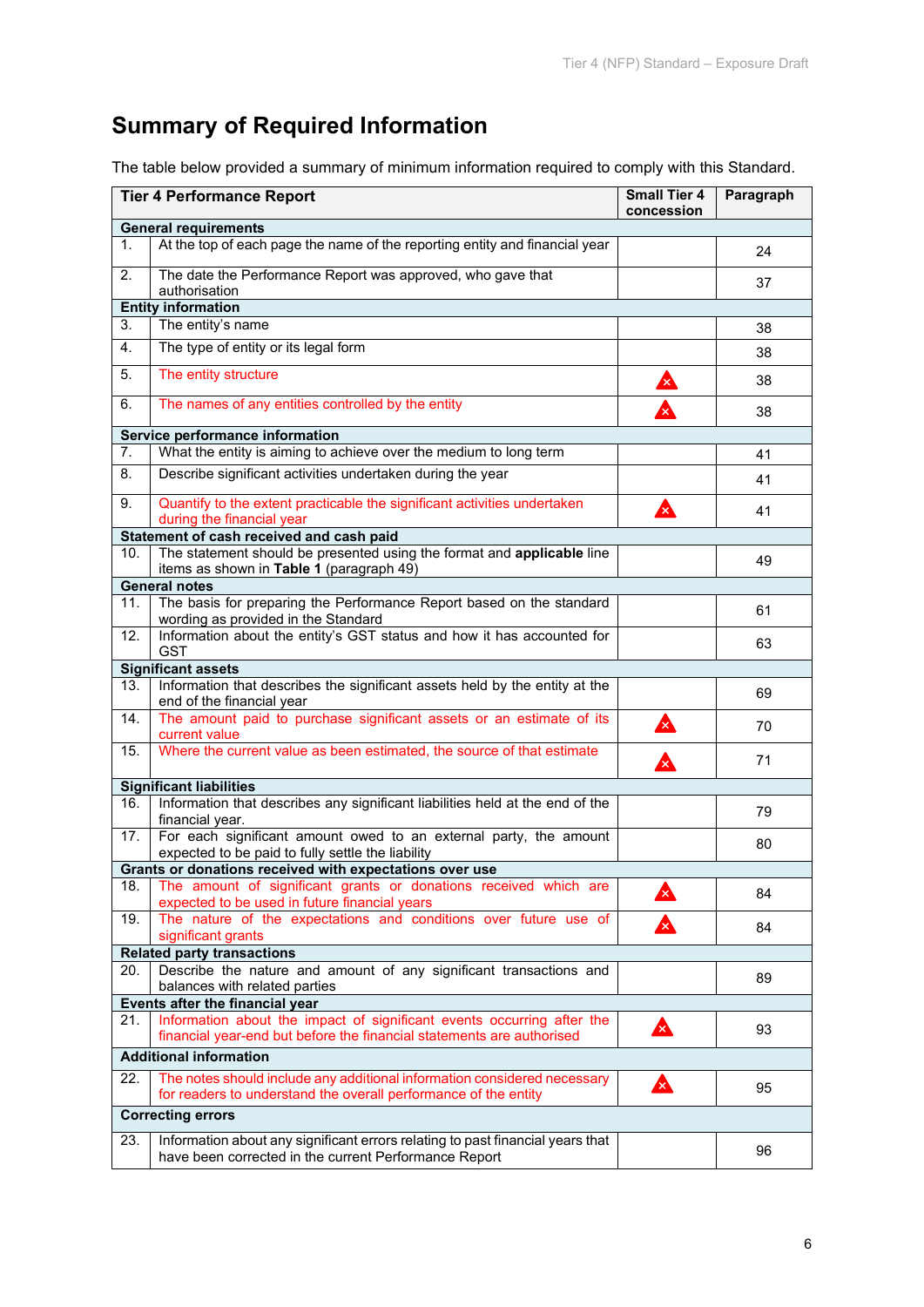# **General Requirements**

## **Period of reporting**

18. The Performance Report is usually prepared for a twelve-month period that ends on the entity's "balance date" (sometimes referred to as an entity's "year-end").[4](#page-6-0) This period is known as an entity's "financial year".

## **Reporting entity**

19. The Performance Report should include information on all the entity's activities, including the activities of any branches or other operating units. This is done by collating information from all the entity's branches and operating units and excluding any internal transactions between these branches/units, so that the Performance Report treats the organisation as one "reporting entity".

## **Accounting for controlled entities**

- 20. Where a reporting entity controls<sup>[5](#page-6-1)</sup> one or more entities and the total combined operating payments<sup>[6](#page-6-2)</sup> of the reporting entity and all its controlled entities are less than the legislative size threshold which permits the use of this Standard (i.e., for charities annual operating payments of \$140,000), a reporting entity that elects to use this Standard is required to prepare a consolidated Performance Report.
- 21. Where the combined total operating payments exceed the legislative size threshold which permits the use of this Standard, the reporting entity cannot apply this Standard and is required to apply the tier criteria in [XRB A1](https://www.xrb.govt.nz/standards/accounting-standards/for-profit-standards/standards-list/xrb-a1/) to determine the appropriate tier for reporting.
- 22. A consolidated Performance Report involves presenting the information required by this Standard for all the entities that are controlled (including the controlling entity) as if the group of entities were one reporting entity.

## **The Performance Report**

## **Required Information**

- 23. The following information should be included at the top of each page of the Performance Report:
	- (a) The name of the reporting entity; and
	- (b) The financial year the Performance Report covers.
- 24. This Standard sets out the minimum information to be included in the Performance Report when reporting in accordance with Tier 4 (NFP) reporting requirements. Additional information should be included when this would be useful to provide the reader with a full understanding of the entity's performance for the financial year.
- 25. All amounts shall be reported in New Zealand dollars unless the entity's main bank account is denominated in a foreign currency. Monetary amounts reported in the Performance Report should be rounded to the nearest dollar (i.e., the rounding of any cents).

<span id="page-6-0"></span><sup>4</sup> The Performance Report may be prepared for a part year, but this is unusual and occurs only when an entity is first established or ceases to exist during a year or changes its balance date.

<span id="page-6-1"></span><sup>5</sup> Explanatory Guide A9 *[Financial Reporting by Not-for-profit Entities: Identifying Relationships for Financial Reporting](https://www.xrb.govt.nz/accounting-standards/not-for-profit/pbe-sfr-c-nfp/)  [Purposes](https://www.xrb.govt.nz/accounting-standards/not-for-profit/pbe-sfr-c-nfp/)* provides guidance for not-for-profit entities in determining whether they have control over another entity.

<span id="page-6-2"></span><sup>&</sup>lt;sup>6</sup> The combined operating payments of the entity and all its controlled entities excludes any payments between the entity and the controlled entities and/or between the controlled entities.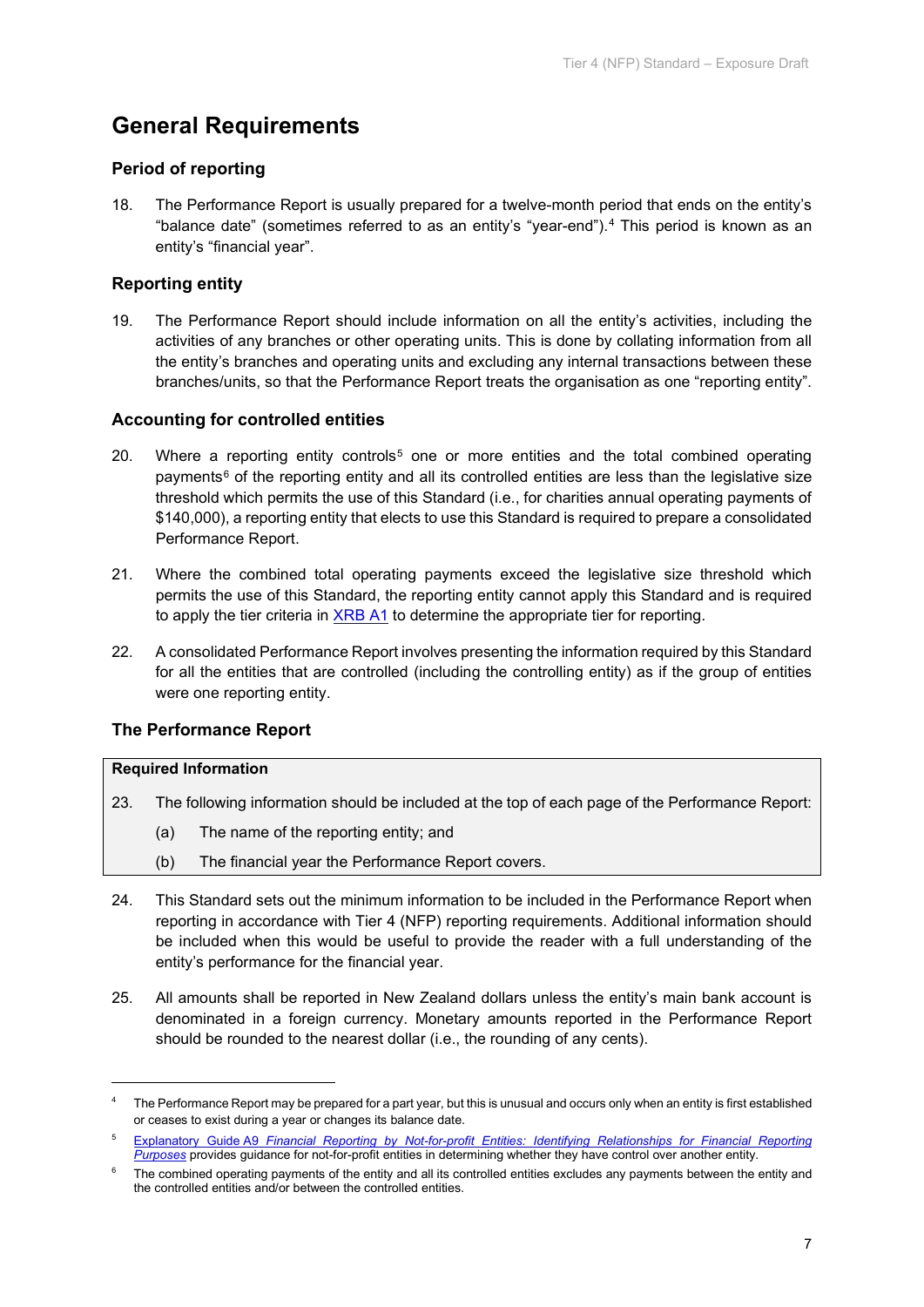## **Significant**

26. In general, the information required by this Standard is only needed to be reported in the annual Performance Report, if it relates to a [significant](#page-19-1) transaction, activity, or event.

## **Comparatives**

- 27. Comparative information for the previous financial year should be included for each balance, transaction, and service performance measure included in the Performance Report.
- 28. Budgets, or other forecast information, are not required to be included in the Performance Report.

## **Consistency of presentation**

- 29. The way an entity chooses to present information in the Performance Report should be consistent from one financial year to the next unless the entity's operations or activities have significantly changed, or a different format is more useful to the readers.
- 30. Any changes to the way information is presented should also be made to the presentation of comparative amounts, unless it is impracticable to do so.

## **No offsetting amounts**

31. Cash received and cash paid should not be netted off against each other, even if they relate to a similar activity. For example, the net proceeds from a school fair should not be reported as one balance. Instead, the Statement of Cash Received and Cash Paid should report separate amounts for the total cash received and the total cash paid for running the school fair.

## **Accounting for GST**

- 32. Generally, the Performance Report should be prepared by reporting transactions on a GST inclusive basis (i.e. the total amount received or paid including any GST) because this will match the cash transaction recorded in the entity's bank account(s). The total balance of GST paid or refunded by the IRD for the financial year should be reported separately in the Statement of Cash Received and Cash Paid (refer to Table 1 on page 10).
- 33. A reporting entity may choose to report on a GST exclusive basis so long as a consistent approach is taken.

## **Prior period errors**

34. Significant errors identified that relate to prior financial years should be disclosed in the notes in the financial year in which the errors were identified. There is no requirement to restate prior year amounts when reporting comparatives. An example of a significant error would include the reporting of an incorrect bank balance (refer to paragraph 96).

#### **Signing the Performance Report**

35. It is important that users can determine who authorised the Performance Report and when it was authorised, as the Performance Report does not reflect any events after this date. The Performance Report is authorised when it is signed and dated by the body or individuals with the authority to do so (generally those charged with governance).

#### **Required Information**

36. The Performance Report should include the date the Performance Report was approved, who gave that authorisation, and the relevant signature(s).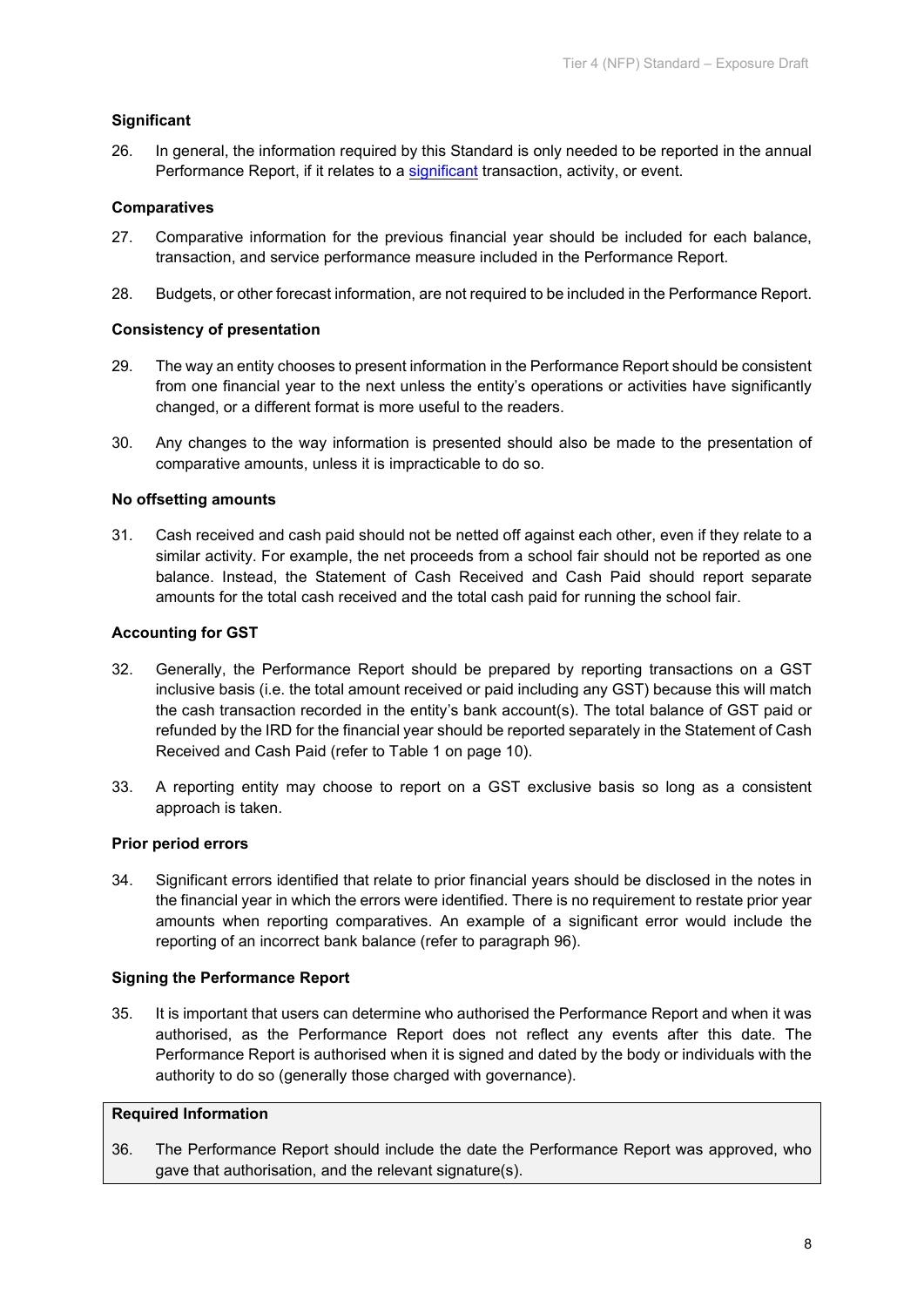# **The Tier 4 Performance Report**

## **Section 1: Entity Information**

## **Purpose**

37. The purpose of the Entity Information section is to provide general information about the entity.

## **Required Information**

38. The following information should be included:

- (a) the entity's name (including any trading names),
- (b) the type of entity or its legal form;
- (c) the entity structure (i.e. whether it includes separate operating units, divisions or branches); and

39. The information required by paragraph 38(c) can be incorporated by cross-referencing from the Performance Report to other statements or reports that is prepared at the same time as the Performance Report and is made publicly available.

## **Section 2: Statement of Service Performance**

## **Purpose**

40. The purpose of the Statement of Service Performance is to provide information to help users understand what the entity did during the financial year to achieve its broader aims and objectives.

## **Required Information**

- 41. The Statement of Service Performance should provide information about:
	- (a) What the entity is aiming to achieve over the medium to long term (i.e., its objectives, which should be aligned with the entity's purpose, mission, or vision);
	- (b) The significant activities the entity has undertaken during the financial year to advance its objectives. To meet this requirement, the entity shall:
		- (i) describe significant activities undertaken during the financial year; and
	- **(ii)** quantify to the extent practicable the significant activities undertaken during the financial year.
- 42. The information required by paragraph 41(a) can be provided by cross-referencing from the Performance Report to other publicly available reports that provide an overview of the entity's broader aims and objectives.
- 43. In meeting the requirements of paragraph 41(b), a small Tier 4 NFP entity is not required to quantify the activities undertaken during the financial year. Instead, the entity is only required to provide a general description of the significant activities undertaken during the financial year.

<sup>(</sup>d) the names of any entities controlled by the entity for financial reporting purposes.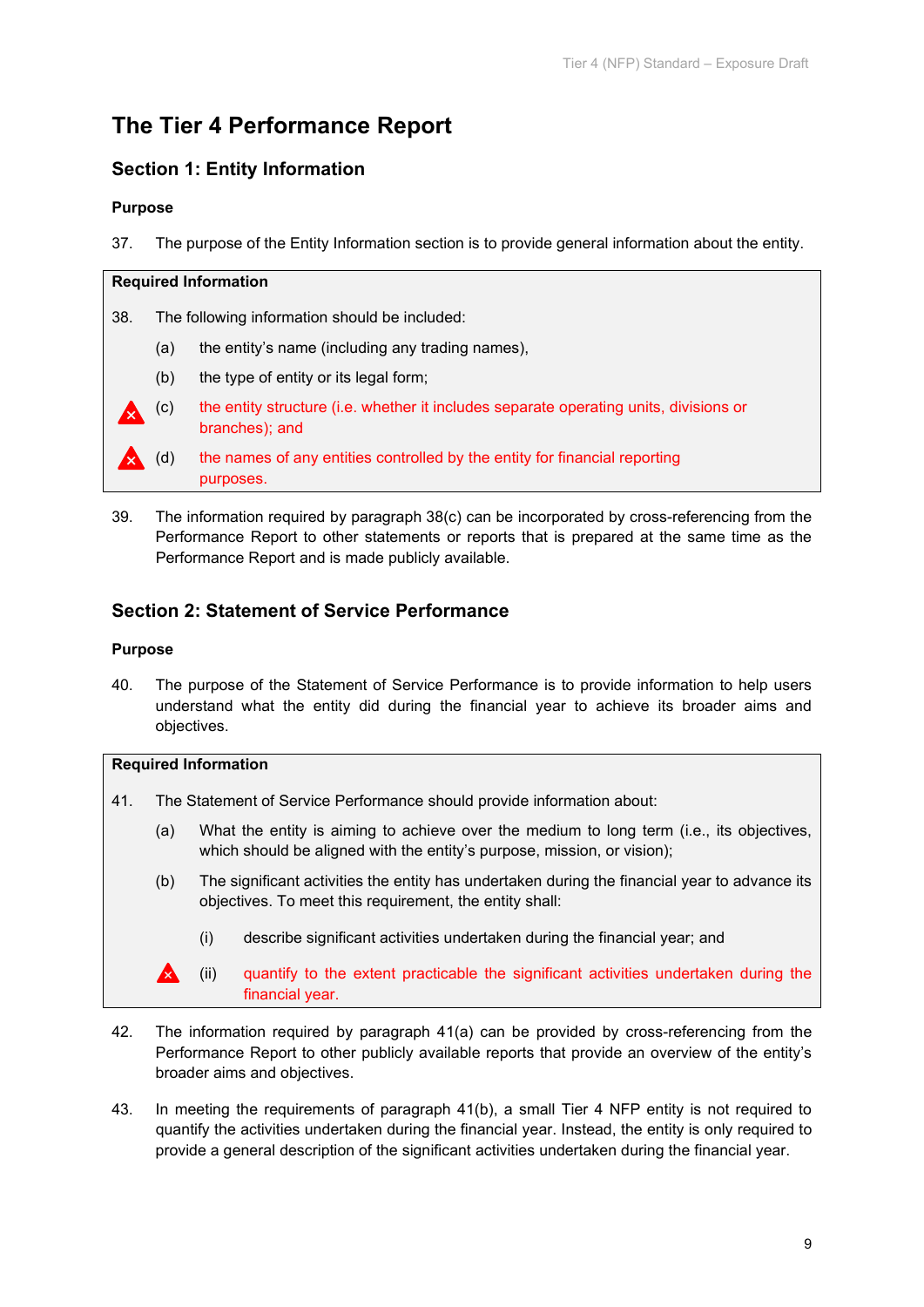- 44. In selecting the information to report in the Statement of Service Performance, the entity should consider the information needed to give the reader an overall understanding about what the entity is seeking to achieve over the medium to long term and the significant activities undertaken by the entity during the past financial year to advance these objectives.
- 45. The Statement of Service Performance is required to provide information about the activities undertaken that are [significant](#page-19-1) to the performance of the entity. It is not expected to include a detailed account of everything the entity has done in the financial year.
- 46. An entity may choose how to report the information provided in the Statement of Service Performance in whichever format is most helpful to the reader's understanding of the reporting entity's activities. For example, an entity may choose to present information using:
	- (a) a numerical format
	- (b) graphs;
	- (c) tables;
	- (d) narrative descriptions; or
	- (e) images or infographics showing the entity's activities and achievements during the financial year.

The Tier 4 (NFP) Reporting Template provides a simple format that an entity may choose to use.

## **Section 3: Statement of Cash Received and Cash Paid**

## **Purpose**

- 47. The purpose of the Statement of Cash Received and Cash Paid is to report in a summary format, using required categories, all the cash received and paid by the entity during the financial year. This Statement will include the transactions as processed through the entity's bank account(s) and/or any direct cash transactions in the financial year.
- 48. The Statement of Cash Received and Cash Paid should present transactions under two main headings – operating activities and other activities – and group transactions using the applicable line items as shown in Table 1 on the next page.

## **Required Information**

- 49. The Statement of Cash Received and Cash Paid should be presented using the format and **applicable** line items as shown in **Table 1** below.
- 50. Further breakdowns of the line items can be provided in the notes, although this is not required. For example, an entity may include a summary list of contributions from major donors and grant providers in the notes, if the entity considers this would be useful to the readers of the Performance Report.
- 51. Individual line items and headings, as provided for in Table 1, do not need to be included if the entity does not have any related transactions in the current or previous financial year.
- 52. An entity may choose to use different wording to describe the line items in Table 1, if these are more appropriate to explain their activities and will assist the users understanding.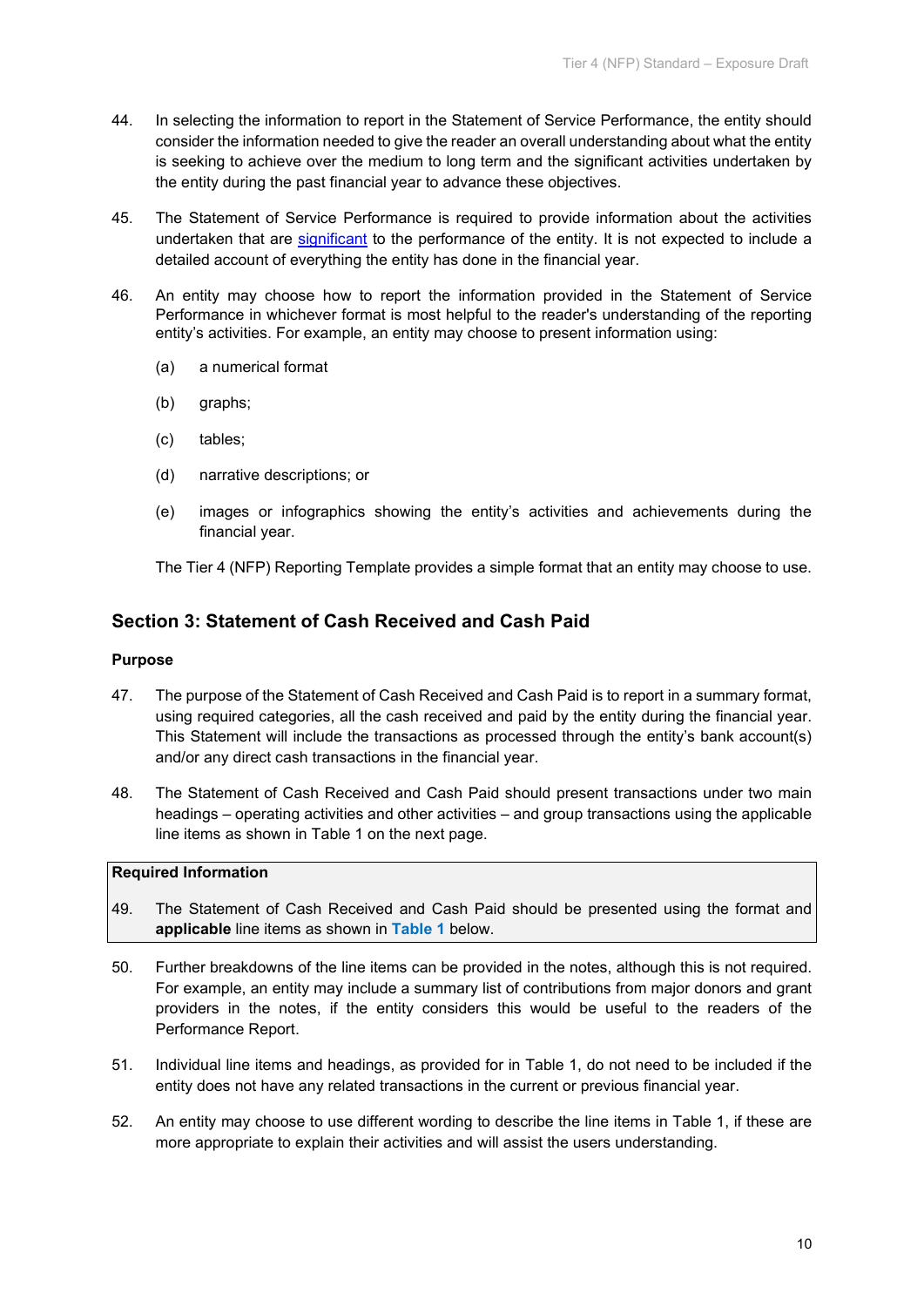| Table 1: Statement of Cash Received and Cash Paid                  | <b>Current</b><br>year<br>\$ | <b>Previous</b><br>year |
|--------------------------------------------------------------------|------------------------------|-------------------------|
| Opening balance in bank account(s) and any cash on hand            |                              | \$                      |
| Plus: Cash received from operating activities                      |                              |                         |
| Donations, koha, bequests, and other fundraising                   |                              |                         |
| <b>Grants received</b>                                             |                              |                         |
| Funding from service delivery grants/contracts                     |                              |                         |
| Membership fees or subscriptions                                   |                              |                         |
| Sale of goods and services (commercial activities)                 |                              |                         |
| Interest or dividends received                                     |                              |                         |
| Other cash received                                                |                              |                         |
| Total cash received from operating activities                      |                              |                         |
| Less: Cash paid for operating activities                           |                              |                         |
| <b>Fundraising costs</b>                                           |                              |                         |
| Employee remuneration                                              |                              |                         |
| Volunteer and other employee costs                                 |                              |                         |
| Costs related to sale of goods or services (commercial activities) |                              |                         |
| Other costs related to delivery of entity objectives               |                              |                         |
| Grants and donations paid                                          |                              |                         |
| Other cash paid                                                    |                              |                         |
| Total cash paid for operating activities                           |                              |                         |
| Total GST paid or refunded in the financial year7                  |                              |                         |
| Cash surplus or (deficit) from operating activities                |                              |                         |
| <b>Plus: Cash received from other activities</b>                   |                              |                         |
| Sale of investments                                                |                              |                         |
| Sale of other assets                                               |                              |                         |
| Advance of loans and borrowings                                    |                              |                         |
| Total cash received from other activities                          |                              |                         |
| Less: Cash paid for other activities                               |                              |                         |
| Purchase of investments                                            |                              |                         |
| Purchase of other assets                                           |                              |                         |
| Repayment of loans and borrowings                                  |                              |                         |
| Total cash paid for other activities                               |                              |                         |
| Cash surplus or (deficit) from other activities                    |                              |                         |

<span id="page-10-0"></span> $7$  If the Performance Report is prepared on a GST inclusive basis.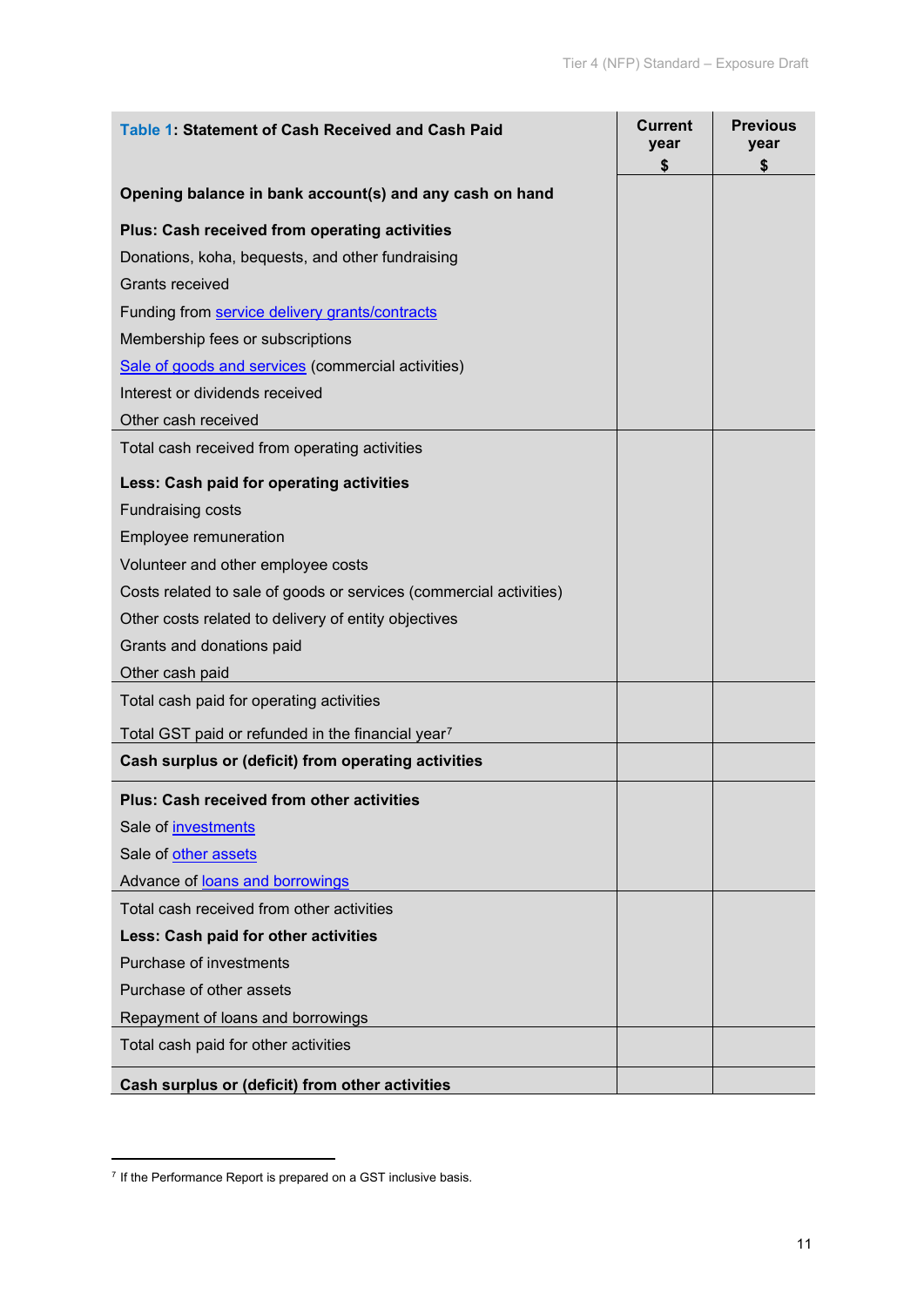| Income tax paid or refunded (if applicable)             |  |
|---------------------------------------------------------|--|
| Increase or (decrease) in cash for the financial year   |  |
| Closing balance in bank account(s) and any cash on hand |  |
| <b>Represented by:</b>                                  |  |
| Closing balance of bank account(s)                      |  |
| Balance invested in term deposit(s)                     |  |
| Cash on hand                                            |  |
| Total cash balances held                                |  |

## **Application guidance**

- 53. The opening and closing balance in **bank account(s)** should include all bank account balances (cheque or savings accounts), any term deposit balances held, and any undeposited cash held on hand. The balance would also include any bank account balances in overdraft.
- 54. **Cash received** should include all transactions that increase the reporting entity's bank account(s) balance during the financial year, including any undeposited cash held at the end of the financial year.
- 55. **Cash paid** should include all transactions that resulted in a decrease in the entity's bank account(s) balance during the financial year, including any payments made directly from cash held on hand.
- 56. Transfers between bank accounts and/or term deposits held by the entity should not be recorded in the Statement of Cash Received and Cash Paid because this does not change the total balance of cash held by the entity.
- 57. **Operating activities** are the day-to-day activities of the entity and include all transactions that are not classified as other activities.
- 58. **Other activities** include:
	- (a) cash paid to purchase investments or cash received from the sale of investments (investments may include such things as shares or government bonds);
	- (b) cash paid to purchase other assets or cash received from the sale of other assets. Other assets include any item of property, plant, or equipment with an expected life greater than twelve months; and
	- (c) cash received from advances of loans or borrowings and cash paid to repay loans or borrowings.
- 59. If there is difficulty determining whether a transaction relates to operating activities or other activities, the entity shall include the transaction in 'other cash received/paid' under operating activities. If the balance in 'other cash received/paid' is significant, additional note disclosure is encouraged to describe the transaction(s) being allocated to this line item.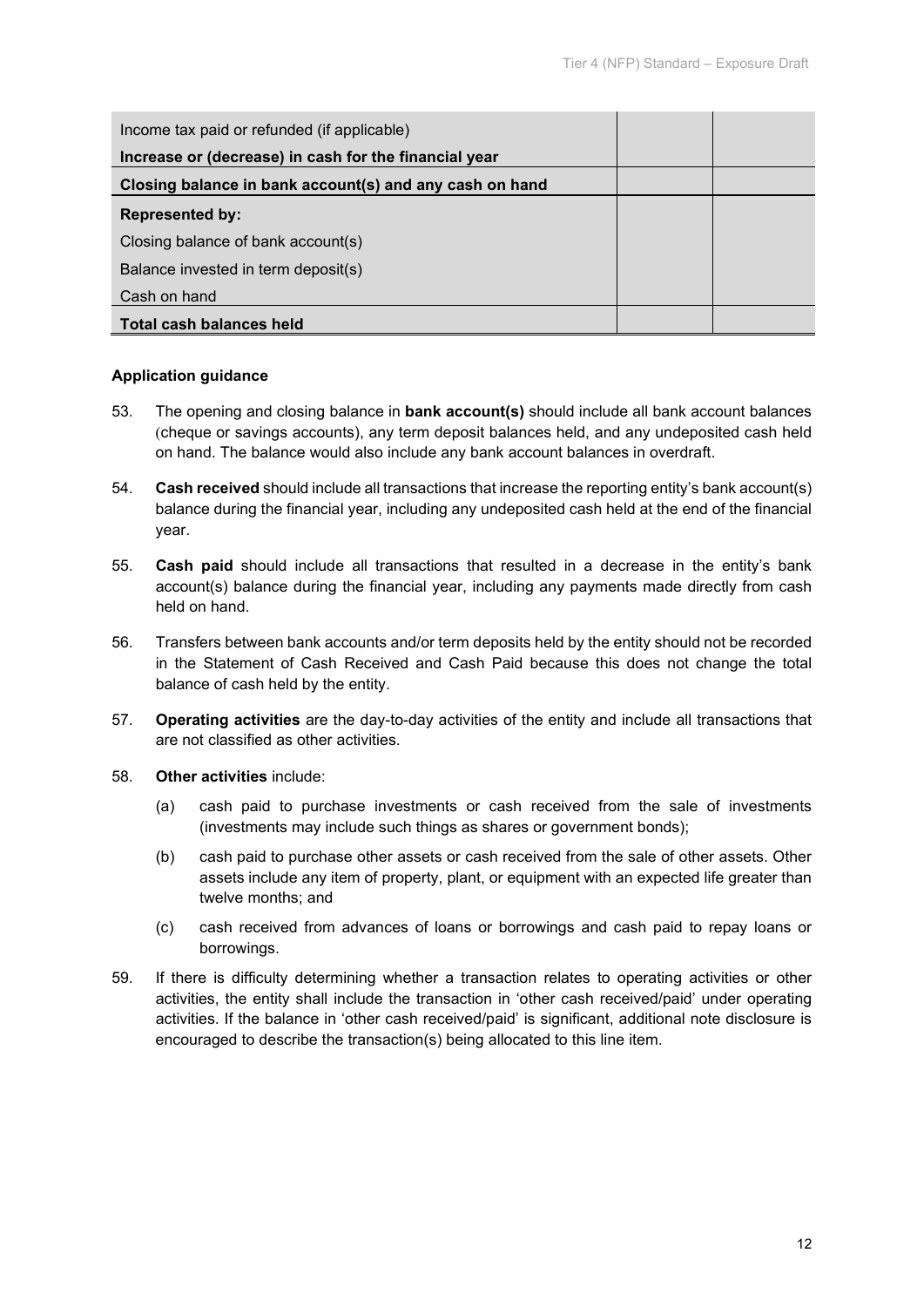## **Section 4: Notes**

## **Purpose**

60. The purpose of the notes to the Performance Report is to provide additional information that is relevant to the reader's understanding of the entity's performance for the financial year.

## **Accounting policies**

#### **Required Information**

#### Basis of Preparation

- 61. The notes should include the following information about the basis for preparing the Performance Report:
	- (a) The entity has prepared the Performance Report in accordance with the Tier 4 (NFP) Standard issued by the External Reporting Board (XRB);
	- (b) The entity is permitted by its governing legislation to apply the Tier 4 (NFP) Standard in meeting its statutory reporting requirements, and has elected to do so; and
	- (c) All transactions included in the Statement of Cash Received and Cash Paid and related notes to the Performance Report have been reported on a cash basis.

#### 62. Example note disclosure:

## Basis of preparation — Tier 4 NFP Entity

ABC Charity is permitted by law to apply the Tier 4 (NFP) Standard issued by the External Reporting Board (XRB) and the Charity has elected to use the Standard. All transactions included in the Statement of Cash Received and Cash Paid and related notes to the Performance Report have been reported on a cash basis.

Basis of preparation — Small Tier 4 NFP Entity

ABC Charity is permitted by law to apply the Tier 4 (NFP) Standard issued by the External Reporting Board (XRB) and the Board has elected to apply the reduced Tier 4 reporting requirements available for small Tier 4 NFP entities. All transactions included in the Statement of Cash Received and Cash Paid and related notes to the Performance Report have been reported on a cash basis.

## **GST**

## **Required Information**

Goods and Services Tax (GST)

- 63. The notes should include information about whether:
	- (a) the entity is registered for GST; and
	- (b) the Performance Report is prepared on a GST inclusive or GST exclusive basis.
- 64. Example note disclosure:

## **GST**

All amounts recorded in the Performance Report are inclusive of GST (if any). The entity is GST registered and any GST payable or refunded by the IRD is recognised when paid or when a refund is received.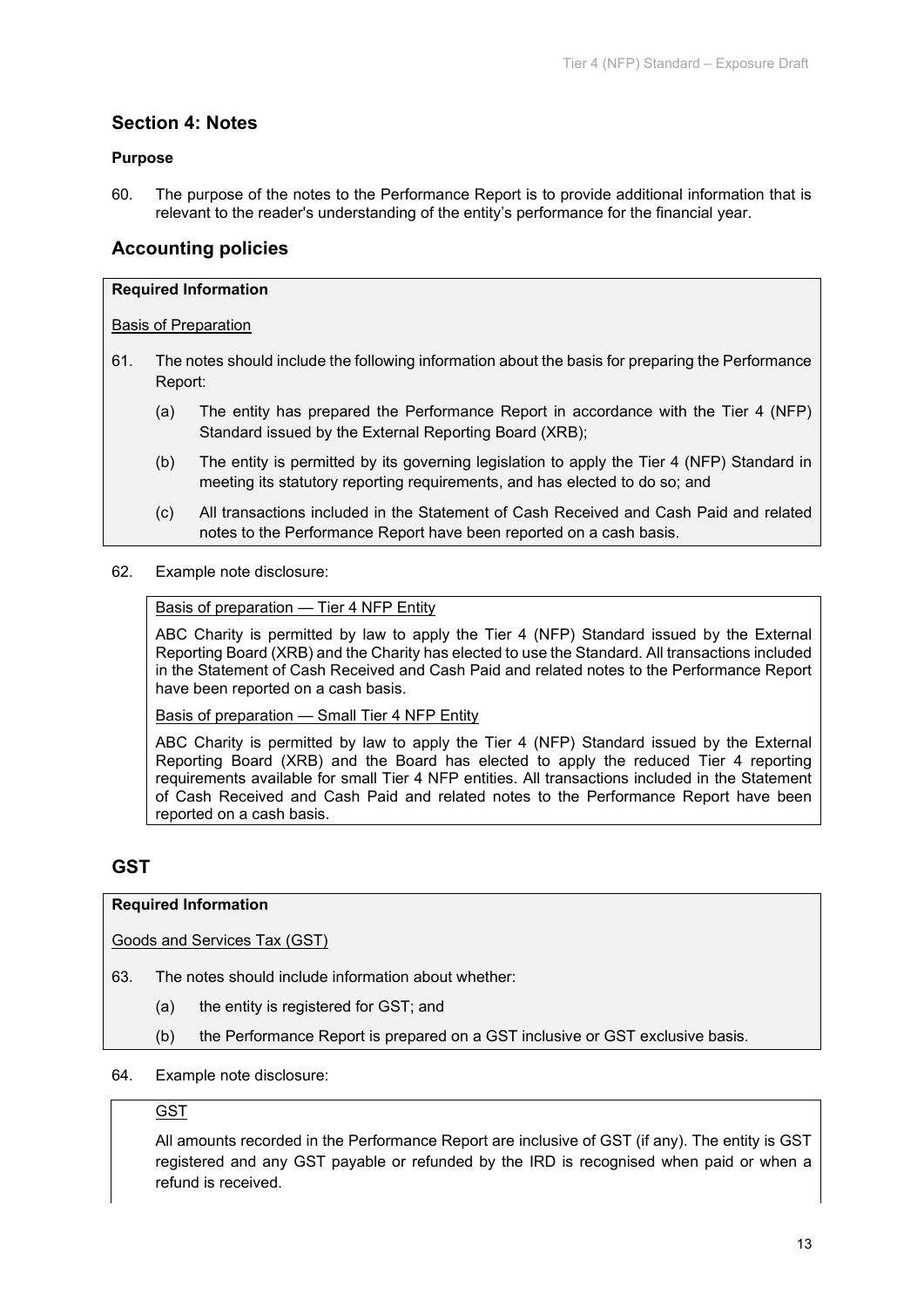Or

All amounts recorded in the Performance Report are exclusive of GST (if any). The entity is GST registered and any GST payable or refunded by the IRD is recognised when paid or when a refund is received.

Or

The entity is not registered for GST and all amounts are recorded inclusive of GST (if any).

## **Significant assets**

- 65. The purpose of this note is to provide information about any [significant](#page-19-1) assets owned by the entity. These assets may have been purchased or donated. The note is not expected to list all assets owned by the entity, just those assets that would be considered significant to the readers of the Performance Report.
- 66. The assessment of significance will at times require judgement and should be based on the consideration of the information that readers of the Performance Report will find useful when assessing the assets the entity has available to advance its NFP objectives in future years.<sup>[8](#page-13-0)</sup>
- 67. The total balance of bank accounts held at the end of the financial year is one type of asset. As bank accounts are already reported in the Statement of Cash Paid Received and Cash Paid, this note is focused on providing information about any other significant assets an entity owns.
- 68. Significant assets held by the entity may include:
	- (a) Physical assets owned by the entity that are available for use over future financial years, for example land and buildings, vehicles, or computers.
	- (b) Investments, for example shares, bonds, or units in managed funds.
	- (c) Amounts owed to the entity from external parties.

#### **Required information**

- 69. The notes should include information that describes the significant assets held by the entity at the end of the financial year.
- 70. For each significant type of asset owned, the entity should include, if easily available, either:
	- (a) the amount paid to purchase the asset; or
	- (b) the asset's current value (i.e., an estimate of the asset's replacement cost, rateable value, or market value), particularly if the asset was donated and the cost of the asset is unknown.
	- 71. Where an estimate of the assets value to meet paragraph 70(b) requirements is provided, the source of this estimate should be disclosed.
		- 72. **Table 2** below provides an example disclosure. An entity is not required to provide information about all assets owned, just those that are considered significant.

<span id="page-13-0"></span><sup>8</sup> The assessment of significance requires judgement and will be based on several factors including the monetary value of the asset, the entity's ability to replace the asset, and whether the entity could continue operating without the asset. For example, the entity may hold items such as furniture or office equipment, but in many cases due to their low value and short useful lives these will not be considered significant.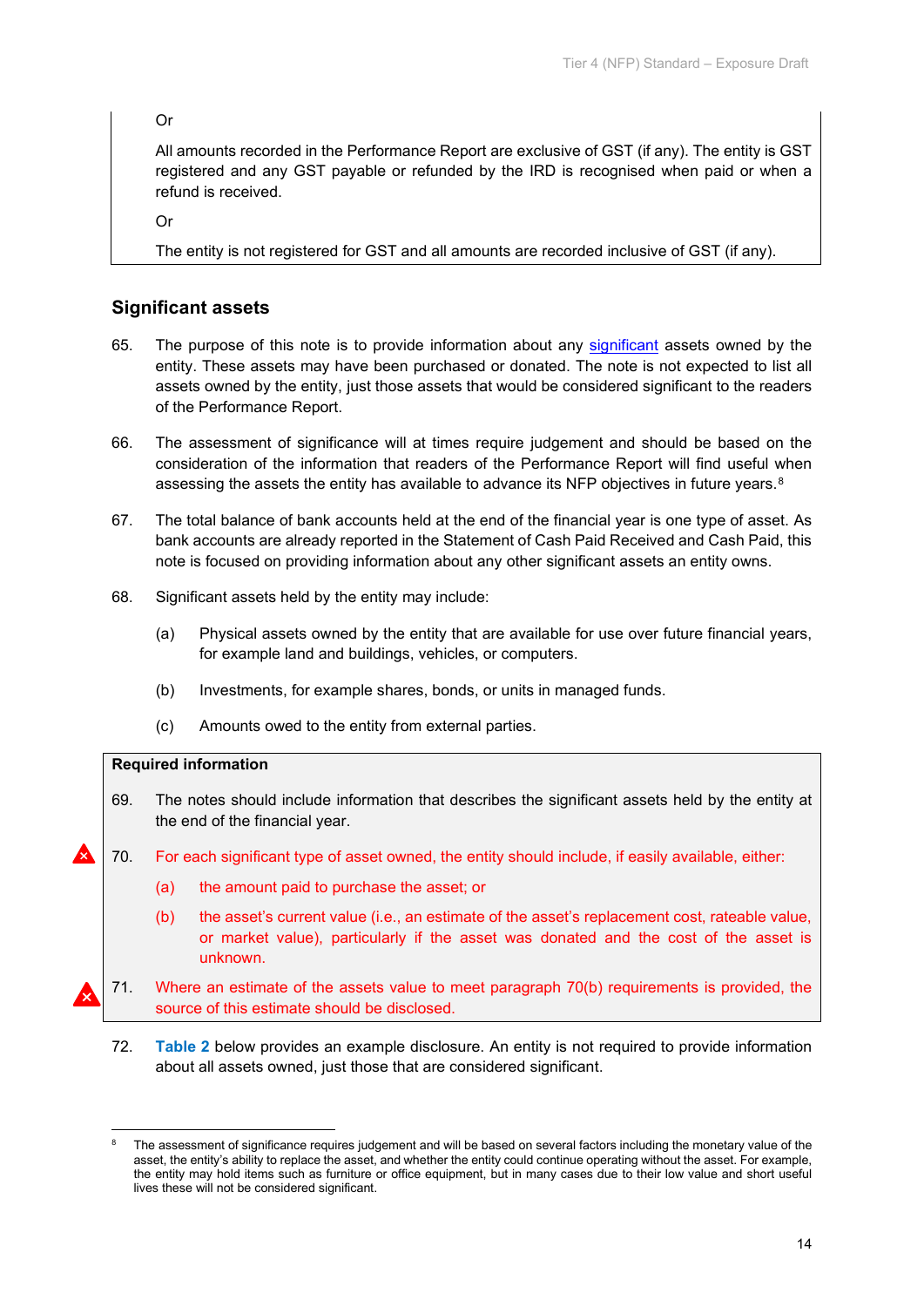73. The note is not intended to list all assets owned by the entity, as this would not be practical when

| Table 2: Example Note - Significant assets                        | <b>Current</b><br>year<br>S | <b>Previous</b><br>year |
|-------------------------------------------------------------------|-----------------------------|-------------------------|
| Amounts owed to the entity by external parties (when significant) |                             |                         |
| Land and buildings                                                |                             |                         |
| Investments (shares, bonds, units in managed funds)               |                             |                         |
| Other significant assets                                          |                             |                         |

recording transactions on a cash basis. For example, the entity is not expected to disclose the balance of accounts receivable (trade debtor), unless significant. An entity that wishes to fully account for and report all assets owned should instead use the Tier 3 (NFP) Standard.

74. A small Tier 4 NFP entity is only required to provide a description of significant assets owned and is not required to provide any information about the monetary value of these assets.

## **Significant liabilities**

- 75. The purpose of this note is to provide information about any [significant](#page-19-1) liabilities, being amounts which the entity owes to external parties (where the settlement of the liability cannot be avoided – i.e., the external party can enforce repayment).
- 76. Liabilities are obligations to transfer cash to individuals or other organisations at a future date, as well as any significant funds the entity is holding on behalf of others (i.e., cash received by the entity that belongs to another party).
- 77. The note is not expected to list all amounts owed by the entity, just those liabilities that would be considered significant to readers of the Performance Report.
- 78. The assessment of significance will at times require judgement and should be based on consideration of the information that readers of the Performance Report will find useful when assessing the entity's ability to continue operating in future years.

## **Required information**

- 79. The notes should include information that describes any significant liabilities held at the end of the financial year.
- 80. For each significant amount owed to an external party, the entity should include the amount expected to be paid in the future period to fully settle the liability.
- 81. **Table 3** below provides an example note disclosure. An entity is not required to provide information about all liabilities owed, just those that are considered significant.

| Table 3: Example Note - Significant liabilities    | <b>Current</b><br>year | <b>Previous</b><br>year |
|----------------------------------------------------|------------------------|-------------------------|
| Loans and other borrowings                         |                        |                         |
| Other significant amounts owed to external parties |                        |                         |
| Money held on behalf of others                     |                        |                         |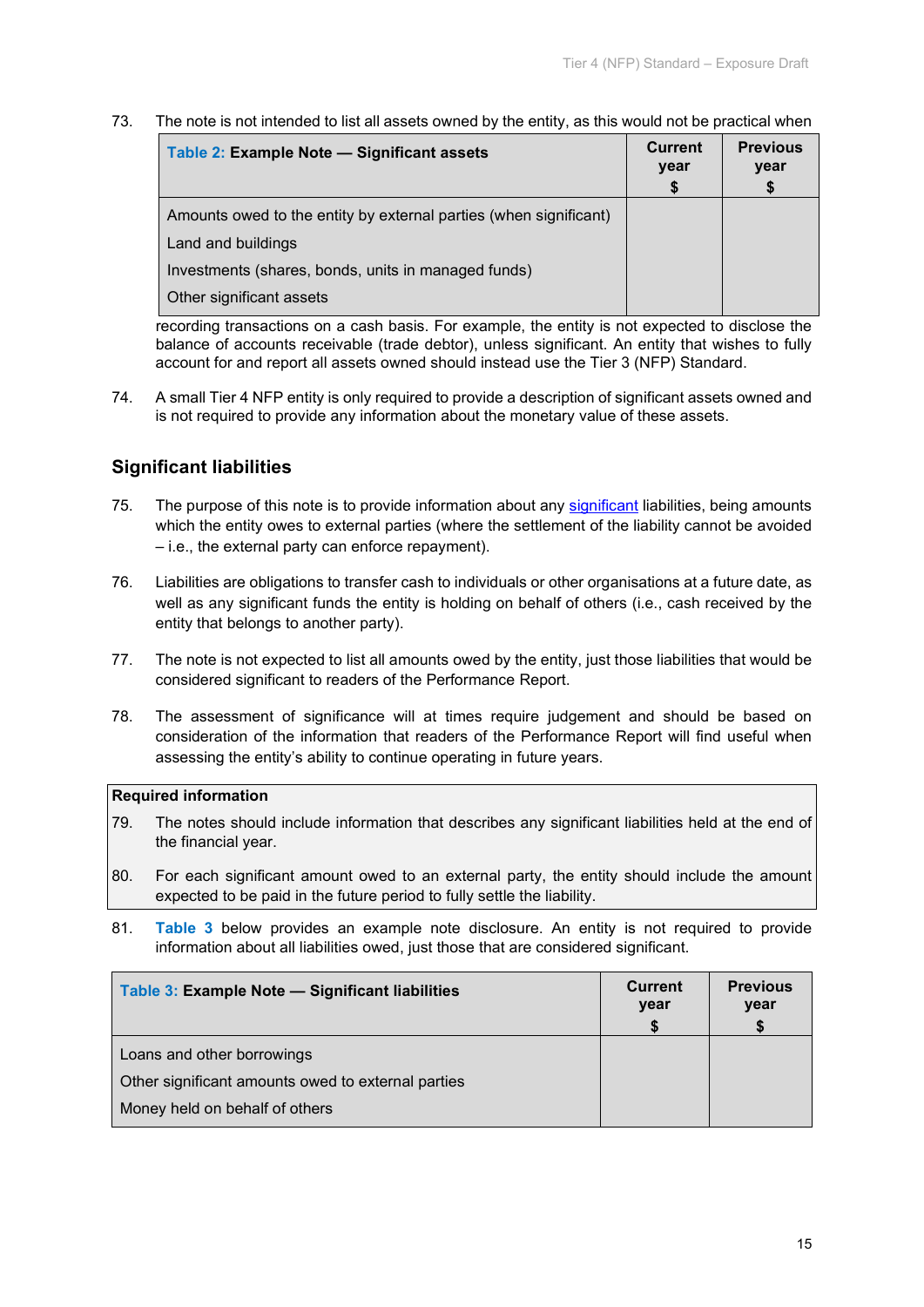82. The information in Table 3 is not intended to list all the entity's liabilities, as this would not be practical when recording transactions on a cash basis. For example, the entity is not expected to disclose the balance of accounts payable (trade creditors), unless significant. An entity that wishes to fully account and report all amounts owing to external parties, should instead use the Tier 3 (NFP) Standard.

## **Grants or donations received with expectations over use**

83. The purpose of this note is to provide readers with information about any [significant](#page-19-1) grants or donations received for which expectations over their use have not been met at the end of the financial year.

#### **Required Information**

- 84. If the entity has received any significant grants or donations with an expectation that the funds received will be used for a specific purpose or in a particular way, and those expectations have not been fully met at the end of the financial year, it should report information about:
	- (a) The amount of significant grants or donations received which are expected to be used in future financial years (i.e., the balance of grants or donations which have not yet been spent at the reporting date); and
	- (b) The nature of the expectations and conditions over future use of the funds received, including whether the grant/donation provider can require the unspent funding to be returned.

## **Related Party Transactions**

- 85. The purpose of this note is to provide readers with information about any [significant](#page-19-1) related party transactions that have occurred in the financial year.
- 86. The reporting of related party transactions provides important information to readers of the Performance Report because:
	- (a) Related party relationships can influence how an entity operates; and
	- (b) Related party relationships might expose an entity to risks, or provide opportunities, that would not have otherwise existed because related parties may enter into transactions on different terms and conditions than would normally be available to unrelated parties.
- 87. A related party transaction is a transfer of money, goods, or services between an entity and a related party.
- 88. Related parties include:
	- (a) Other entities that control, or are controlled by, the entity;
	- (b) Associates (i.e., other entities over which the entity has significant influence);<sup>[9](#page-15-0)</sup>
	- (c) Individuals that have significant influence over the decisions of the entity (such as officeholders, committee members, or others that are involved in the strategic management of the entity – this could include individuals who are employees or volunteers);
	- (d) Other individuals or entities that have significant influence over the entity's operations; and

<span id="page-15-0"></span><sup>9</sup> Explanatory Guide A9 *[Financial Reporting by Not-for-profit Entities: Identifying Relationships for Financial Reporting Purposes](https://www.xrb.govt.nz/accounting-standards/not-for-profit/pbe-sfr-c-nfp/)* provides guidance for not-for-profit entities in determining whether they have significant influence over another entity.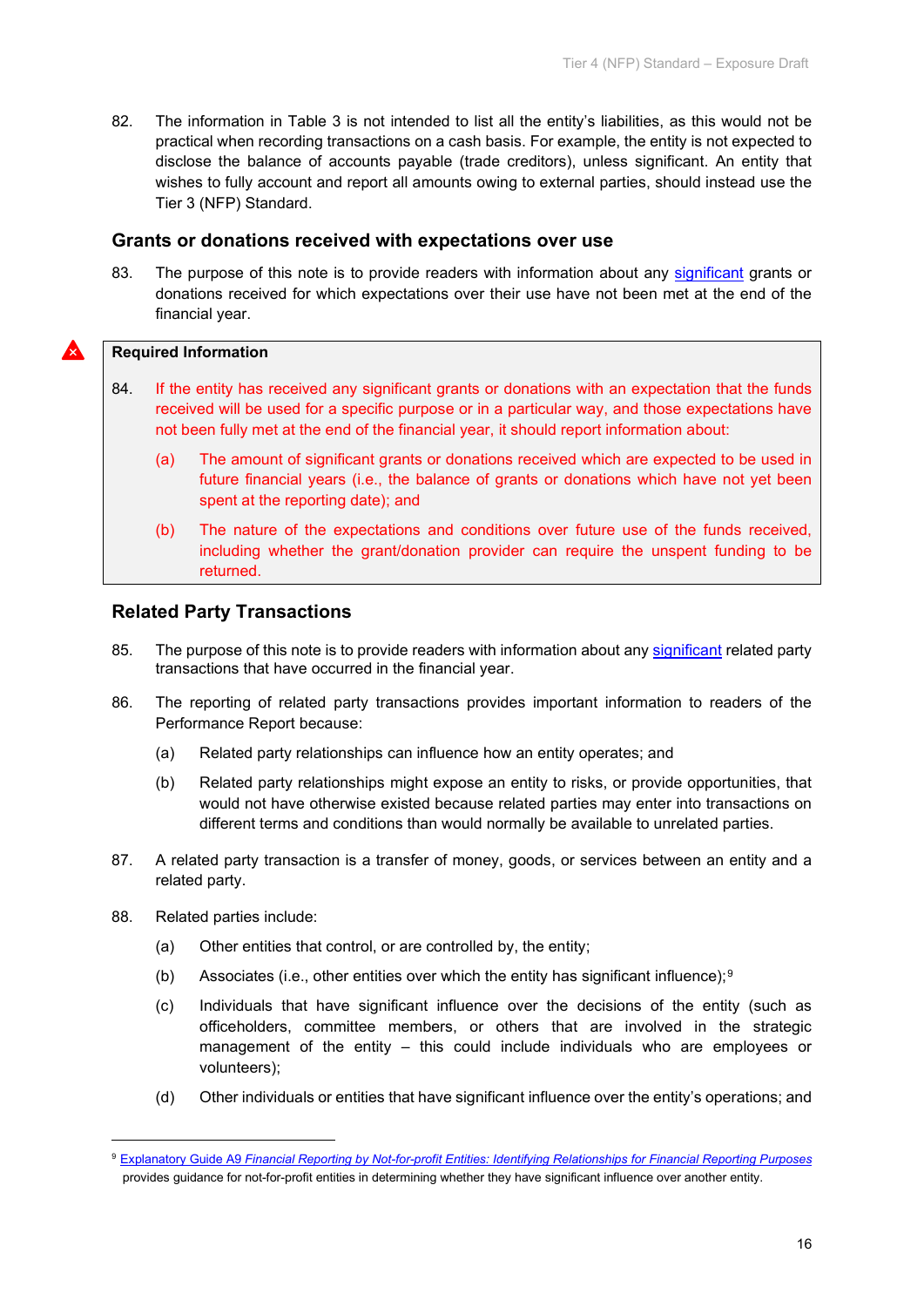(e) Close family members of those individuals described in (c) and (d) above (such as a partner, child, partner's child, dependents, or a partner's dependents).

## **Required information**

- 89. The notes should include information about any significant transactions with related parties that have occurred during the financial year.
- 90. The notes shall include for each significant related party transaction:
	- (a) A description of the related party relationship;
	- (b) A description of the transaction (e.g., the services provided by the related party);
	- (c) The total amount paid to (or received from) the related party during the financial year; and
	- (d) The balance of any significant amounts owed to (or owing from) a related party at the end of the financial year (including any amounts loaned).
- 91. Examples of related party transactions that would be disclosed are:
	- (a) the sale of a significant asset (such as a building or vehicle) to the spouse of a board member;
	- (b) the provision of free services to the child of the board chair;
	- (c) loaning cash at below market rates to a board member; and
	- (d) a member of the board/trust providing professional services (e.g., accounting or legal services) to the entity at no cost (noting these only require disclosure, if significant).

## **Events after the financial year**

92. Events after the financial year are those [significant](#page-19-1) events, both favourable and unfavourable, that occur between the end of the financial year and the date when the Performance Report is signed as approved by the governing body.

## **Required information**

- 93. An entity should report the following for each significant event after the financial year:
	- (a) The nature of the event;
	- (b) An estimate of any associated cash expected to be received, or cash paid; and
	- (c) How, if at all, the event is likely to affect the entity's ability to continue operating over the subsequent 12 months.
- 94. An example of an event requiring disclosure is a fire that destroys the premises of an NFP entity a week after the end of the financial year. The notes to the Performance Report would report the fact that the fire occurred, the extent of the damage, the extent to which the damage is covered by insurance, and the likely impact on the charity's ability to continue operating over the short and long term.

## **Additional Information**

#### **Required information**

95. The notes should include any additional information considered necessary for readers to understand the overall performance of the entity.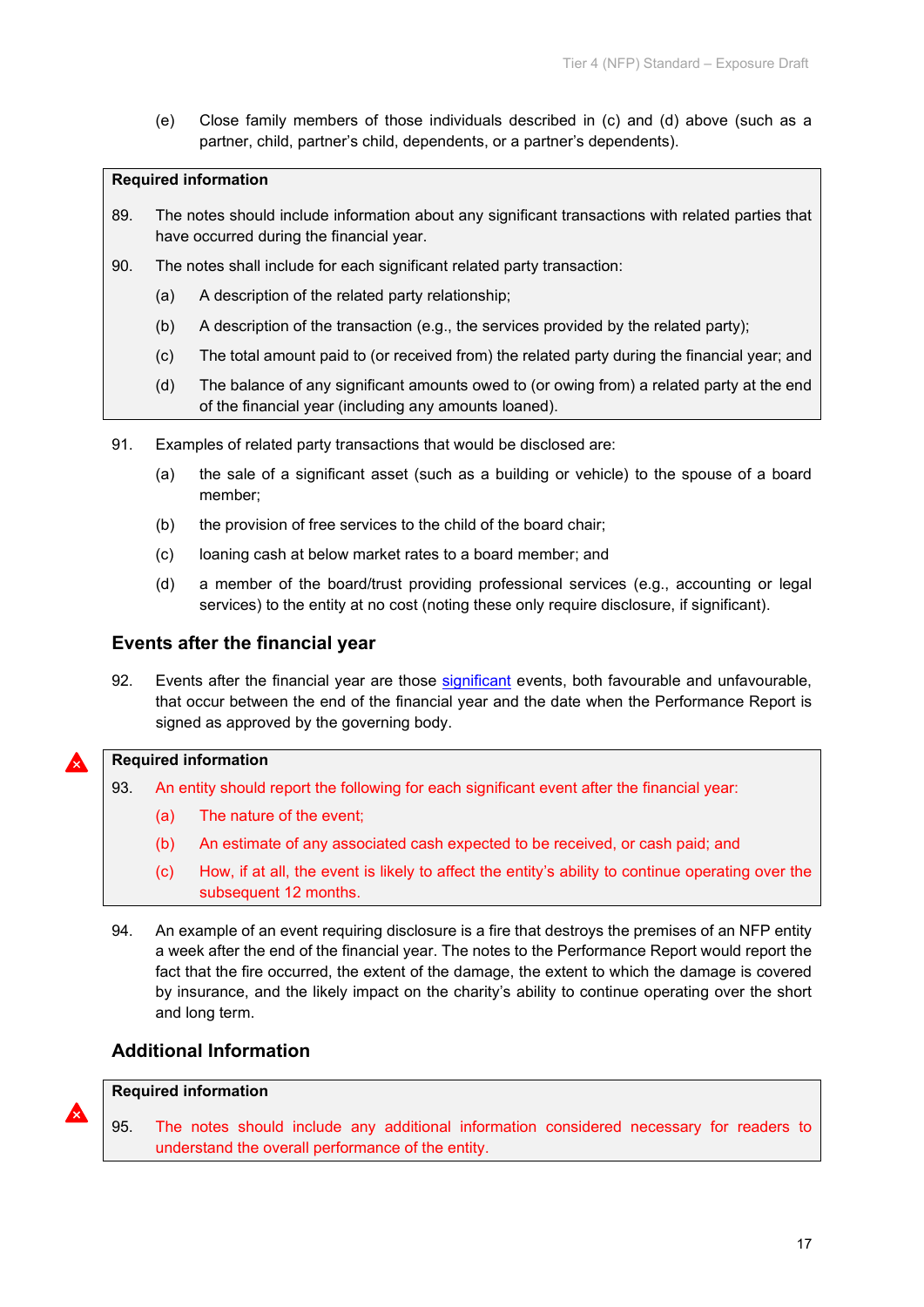## **Correcting Errors**

## **Required information**

96. The notes should include information about any significant errors relating to past financial years that have been corrected in the current Performance Report. The note shall state what the error was, how the error arose, and how the error has been corrected in the current financial year.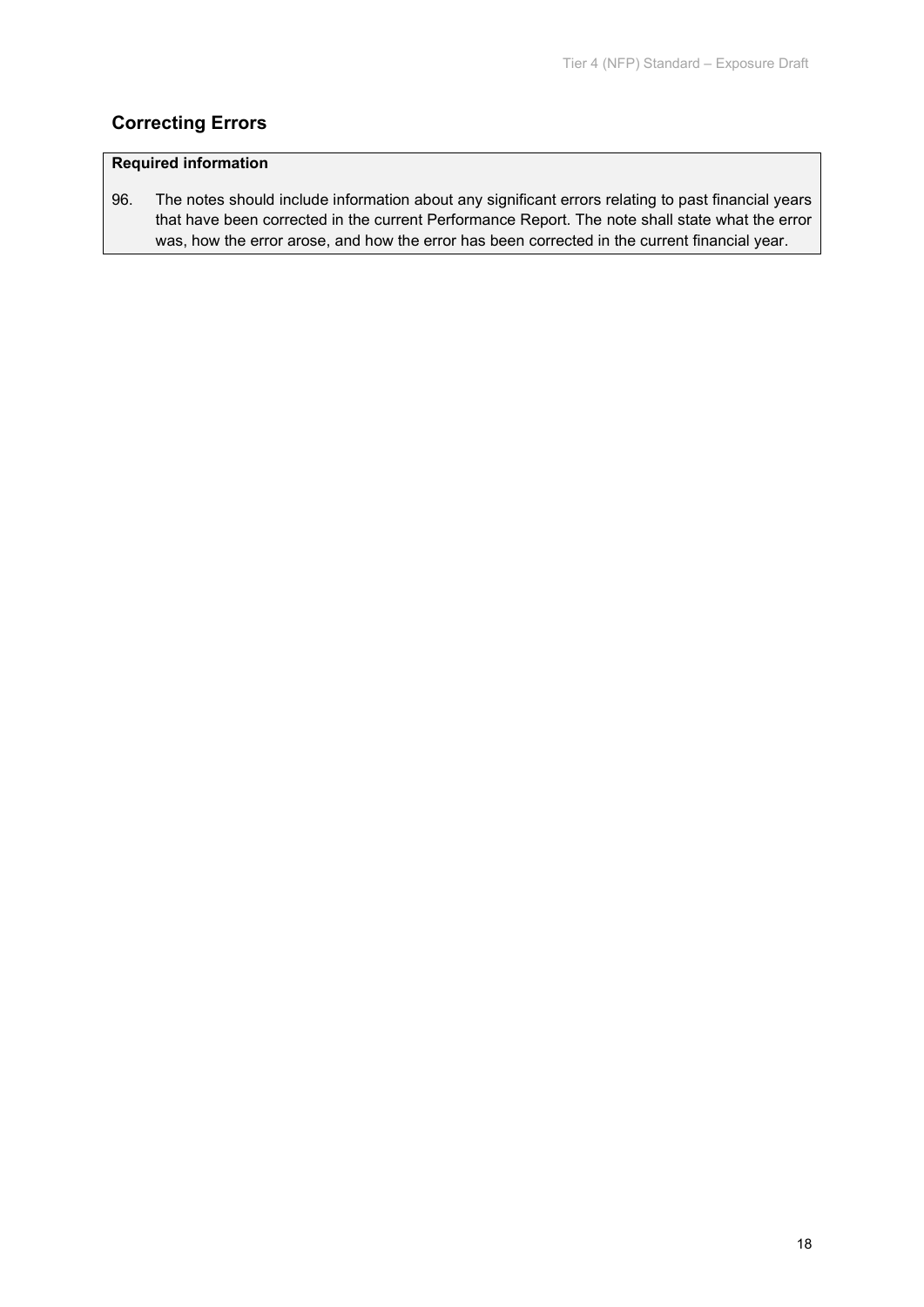# <span id="page-18-2"></span>**Glossary**

This Glossary contains terms used in this Standard.

<span id="page-18-5"></span><span id="page-18-4"></span><span id="page-18-3"></span><span id="page-18-1"></span><span id="page-18-0"></span>

| <b>Annual operating</b><br>payments   | Means the total amount of any payments (including grant payments,<br>other than a capital payment), made by the entity during the financial<br>year.                                                                                                                                                                                                                                                                                                                                                                                                 |
|---------------------------------------|------------------------------------------------------------------------------------------------------------------------------------------------------------------------------------------------------------------------------------------------------------------------------------------------------------------------------------------------------------------------------------------------------------------------------------------------------------------------------------------------------------------------------------------------------|
|                                       | A capital payment is a payment during the financial year for the purchase<br>of a resource (commonly referred to as an asset) with an expected life<br>greater than twelve months.                                                                                                                                                                                                                                                                                                                                                                   |
| <b>Assets</b>                         | Assets are resources owned by the entity at the balance date that will be<br>used in future financial years to help satisfy the entity's objectives.                                                                                                                                                                                                                                                                                                                                                                                                 |
| <b>Balance date</b>                   | The date to which the Performance Report is prepared. It is usually an<br>end of month date, for example, 31 March 202X.                                                                                                                                                                                                                                                                                                                                                                                                                             |
| Cash paid                             | Payments comprise all money paid during the financial year by cash,<br>cheque, bank transfer, or other method. Payments can be either<br>operating payments (relating to day-to-day activities) or related to the<br>purchase of assets or the repayment of borrowings.                                                                                                                                                                                                                                                                              |
| <b>Cash received</b>                  | Cash received comprise all money received during the financial year.<br>This includes all funds deposited into the entity's bank accounts, as well<br>as cash received during the financial year but not yet deposited in the<br>entity's bank accounts. Most cash received will relate to the normal<br>operating activities of the entity (for example, cash received from a<br>fundraising event). However, some cash received might result from other<br>transactions, such as receipts from the sale of assets or proceeds from<br>borrowings). |
| <b>Effective date</b>                 | The date by which this Standard must be applied by a Tier 4 NFP entity<br>that has chosen (and is permitted) to use this Standard to satisfy its<br>statutory annual reporting requirements.                                                                                                                                                                                                                                                                                                                                                         |
| <b>Entity</b>                         | An organisation may take any of a number of forms, including but not<br>limited to, registered charity, company, incorporated association,<br>unincorporated association, or trust. Depending on organisational<br>structure, this may be a legal entity, a unit within a wider organisation, or<br>it may comprise one or more units.                                                                                                                                                                                                               |
| <b>Financial information</b>          | The information provided in the Statement of Cash Received and Cash<br>Paid, and related information provided in the notes.                                                                                                                                                                                                                                                                                                                                                                                                                          |
| <b>Financial year</b>                 | A twelve-month period ending on the reporting entity's balance date.                                                                                                                                                                                                                                                                                                                                                                                                                                                                                 |
| <b>Investments</b>                    | Any other financial asset held by the entity in addition to money held in<br>bank accounts or term deposits. This would include investments in fixed<br>interest bonds or shares.                                                                                                                                                                                                                                                                                                                                                                    |
| <b>Loans and borrowings</b>           | Funds owing to an external party as a result of a financing arrangement<br>(such as funds owing to a bank or finance company).                                                                                                                                                                                                                                                                                                                                                                                                                       |
| Non-financial<br>information          | References to non-financial information refers to the information provided<br>in an entity's Statement of Service Performance                                                                                                                                                                                                                                                                                                                                                                                                                        |
| Not-for-profit (NFP)<br><b>Entity</b> | NFP entities are PBEs (defined above) that are not public sector PBEs.                                                                                                                                                                                                                                                                                                                                                                                                                                                                               |
| <b>Other assets</b>                   | Other assets include any item of property, plant, or equipment with an<br>expected life greater than twelve months (such as computer equipment)<br>which is owned by the entity and used to support the delivery of its<br>objectives.                                                                                                                                                                                                                                                                                                               |